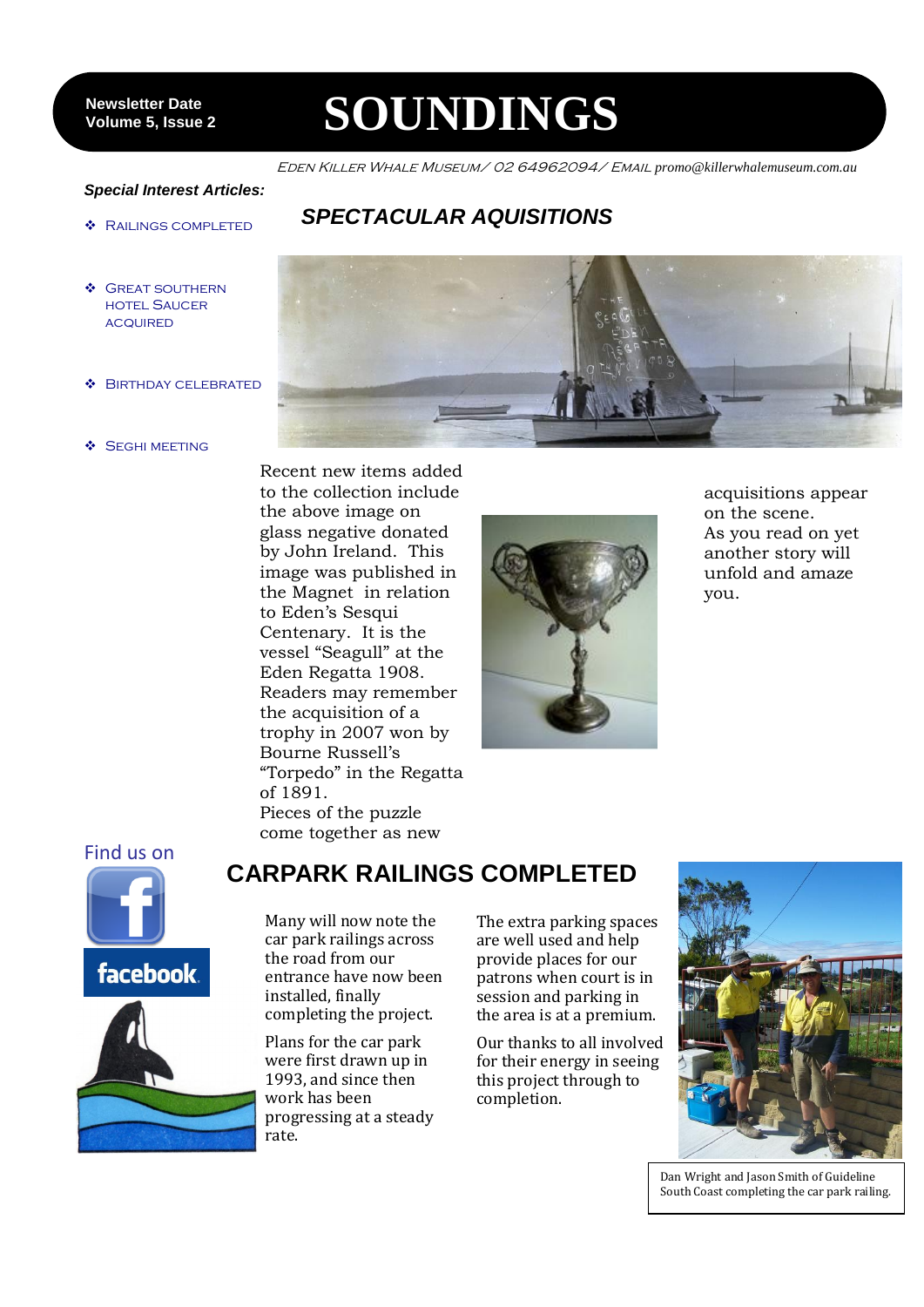#### *Inside Story Headline*

ONE BENEFIT OF USING your newsletter as a promotional tool is that you can reuse content from other marketing materials, such as press releases, market studies, and reports.

While your main goal of distributing a newsletter might be to sell your product or service, the key to a successful newsletter is making it useful to your READERS.

A great way to add useful content to THIS NEWSLETTER IS TO develop and write your own articles, or include a calendar of upcoming events or a special offer that promotes a new product.

YOU CAN ALSO research articles or find "filler" articles by accessing the World Wide Web. You can write about a variety of topics but

try to keep your articles short.

Much of the content you put in your newsletter can also be used for your Web site. Microsoft Word offers a simple way to convert your newsletter to a Web publication. So, when YOU'RE FINISHED WRITING YOUR newsletter, convert it to a Web site and post it.

## *Inside Story Headline*

ONE BENEFIT OF USING your newsletter as a promotional tool is that you can reuse content from other marketing materials, such as press releases, market studies, and reports.

While your main goal of distributing a newsletter might be to sell your product or service, the key to a successful newsletter is making it useful to your

readers.

A great way to add useful content to THIS NEWSLETTER IS TO develop and write your own articles, OR INCLUDE A calendar of upcoming events or a special offer that promotes a new PRODUCT.

YOU CAN ALSO research articles or find "filler" articles by accessing the

World Wide Web. You can write about a variety of topics but try to keep your articles short.

Much of the content you put in your newsletter can also be used for your Web site. Microsoft Word offers a simple way to convert your newsletter to a Web PUBLICATION.

## **Special Interest Story Headline**

YOU CAN ALSO research articles or find "filler" articles by accessing the World Wide Web. You can write about a variety of topics but try to keep your

articles short.

Much of the content you put in your newsletter can also be used for your Web site. Microsoft Word offers a simple way

to convert your newsletter to a Web publication. So, when you're finished WRITING YOUR newsletter, convert it to a Web site and post it.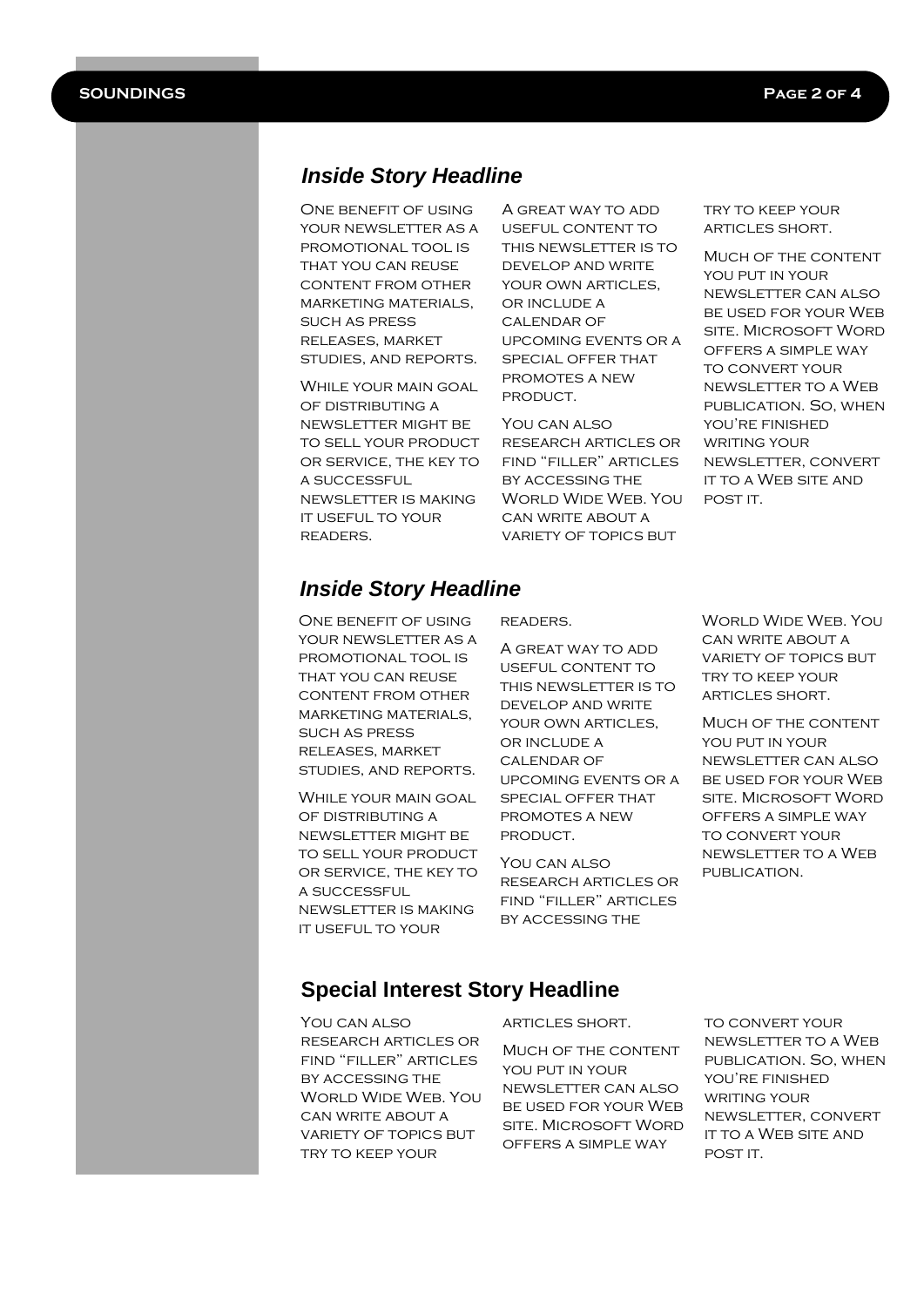#### *Inside Story Headline*

Much of the content you put in your newsletter can be used for your Web site. Microsoft Word offers a simple way TO CONVERT YOUR newsletter to a Web publication. So, when YOU'RE FINISHED WRITING YOUR newsletter, convert it to a Web site and POST IT.

First, determine the audience of the newsletter. This could be anyone who might benefit from the information it contains, for example, employees

or people interested in purchasing a product or requesting your **SERVICE** 

YOU CAN COMPILE A mailing list from business reply cards, **CUSTOMER** information sheets, Business cards collected at trade shows, or membership lists. You might consider purchasing a mailing list from a company.

If you explore the Project Gallery, you WILL FIND MANY publications that

MATCH THE STYLE OF YOUR NEWSLETTER.

Next, establish how much time and money you can spend on YOUR NEWSLETTER. These factors will help determine how frequently you publish your newsletter at least quarterly so that it's considered a consistent source of information. Your customers or employees will look forward to its arrival.

#### *Inside Story Headline*

YOU CAN ALSO research articles or find "filler" articles by accessing the World Wide Web. You can write about a variety of topics but try to keep your articles short.

Much of the content you put in your newsletter can also be used for your Web site. Microsoft Word offers a simple way to convert your newsletter to a Web publication. So, when YOU'RE FINISHED **WRITING YOUR** newsletter, convert it to a Web site and post it.

The subject matter that appears in newsletters is virtually endless. YOU CAN INCLUDE stories that focus ON CURRENT technologies or innovations in your FIELD.

YOU MAY ALSO WANT TO note business or economic trends, or make predictions for your customers or clients.

If the newsletter is **DISTRIBUTED** internally, you might comment upon new procedures or improvements to the business. Sales

figures or earnings WILL SHOW HOW YOUR business is growing.

SOME NEWSLETTERS include a column THAT IS UPDATED EVERY issue, for instance, an advice column, a book review, a letter from the president, or an editorial. You can also profile new employees or top customers or vendors.

SELECTING PICTURES or graphics is an important part of adding content.